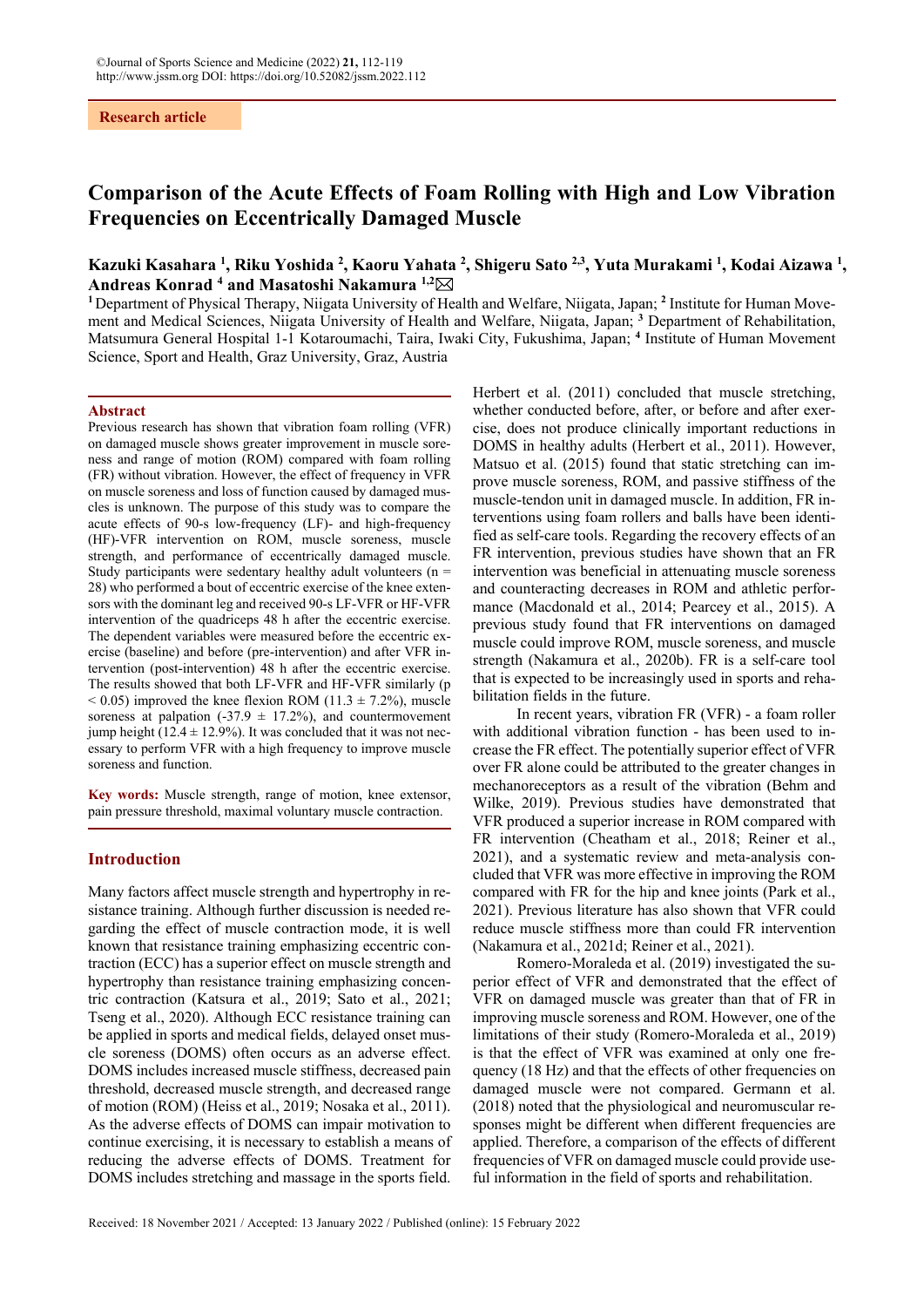The purpose of this study was to investigate the acute effects of different frequencies of VFR intervention on ROM, muscle soreness, muscle strength, and performance of eccentrically damaged muscle. In addition, previous research that investigated the effects of different frequencies of whole-body vibration on knee extension muscle strength found that maximal voluntary isometric contraction (MVC-ISO) torque in the knee extensor significantly improved in the frequency of 30 Hz compared with 50 Hz (Esmaeilzadeh et al., 2015). Therefore, it was hypothesized that the acute effect on damaged muscle would be greater in the low-frequency (LF)-VFR group than in the high-frequency (HF)-VFR group.

### **Methods**

#### **Experimental design**

A randomized repeated measures experimental design was used to compare the acute effect of different frequencies (HF- vs. LF-VFR) on eccentrically damaged muscle. The participants ( $n = 28$ ) performed 60 repetitions of eccentric exercise (10 repetitions  $\times$  6 set) of the knee extensors with the dominant leg (preferred leg for kicking a ball) as described below (see also Figure 1). Participants also received 90-s VFR intervention (30 s  $\times$  3 sets) of the quadriceps 48 h after the eccentric exercise (Nakamura et al., 2020b). The dependent variables consisted of knee flexion ROM, MVC-ISO, maximal voluntary concentric contraction (MVC-CON) torque of the knee extensor, countermovement jump (CMJ) height, pain pressure threshold (PPT), and muscle soreness at MVC-ISO, MVC-CON, and stretching. These variables were measured before the maximal ECC task (baseline) and before (pre-intervention) and after (post-intervention) both LF- and HF-VFR interventions. Our previous study already confirmed the high reliabilities of these outcome variables (Konrad et al., 2022).





Post-intervention measurements were performed immediately after the VFR intervention. All measurements were taken at the same time of the day for each participant between days. Furthermore, the participants practiced the FR intervention on the opposite side (non-dominant leg) before baseline and pre-intervention measurements. The participants familiarized all measurements and ECC exercises before baseline measurement in the measurement leg (dominant leg).

### **Participants**

Participants enrolled in this study included 28 sedentary healthy young male volunteers (age  $21.2 \pm 1.0$  years; height  $173.0 \pm 5.4$  cm; body mass  $66.1 \pm 9.0$  kg) who had not performed habitual exercise activities for at least the past 6 months before the assessment. Participants who had a history of neuromuscular disease or musculoskeletal injury in the lower extremity were excluded. No participants had been involved in any regular resistance training or flexibility training. They were allocated to one of two groups randomly as follows: LF-VFR group (n = 14, age 21.3  $\pm$ 1.2 years; height  $1.73 \pm 0.06$  m; body mass  $63.7 \pm 6.3$  kg) and HF-VFR group (n = 14, age 21.1  $\pm$  0.6 years; height  $1.73 \pm 0.04$  m; body mass  $65.7 \pm 7.7$  kg). There were no significant differences in age, height, and body mass among groups using an un-paired t-test. The sample size required for a split-plot analysis of variance (ANOVA) (effect size = 0.40 [large],  $\alpha$  error = 0.05, and power = 0.80) using G\* power 3.1 software (Heinrich Heine University, Düsseldorf, Germany) was more than 10 participants in each group. Therefore, to be safe, we included a large sample size based on the previous study (Nakamura et al., 2020b).

All subjects were fully informed of the procedures and purpose of the study and written informed consent was obtained. The study was approved by the ethics committee (#18220) at the Niigata University of Health and Welfare, Niigata, Japan.

### **Eccentric exercise**

All participants performed six sets out of 10 maximal ECC exercises of the unilateral knee extensors (dominant leg) on an isokinetic dynamometer (Biodex System 3.0, Biodex Medical Systems Inc., Shirley, NY, USA), (Nakamura et al., 2020b). Participants were seated in the dynamometer chair at an 80° hip flexion angle, with adjusted Velcro straps fixed over the trunk, pelvis, and thigh of the exercised limb. The participants were instructed to perform the maximal ECC from a slightly flexed position (20°) to a flexed position (110 $^{\circ}$ ) at an angular velocity of 60 $^{\circ}$ /s (Nakamura et al., 2020b). After each ECC, the lever arm passively returned the knee joint to the starting position at 10°/s, which gave a 9-s rest between contractions. Each set was repeated 10 times, and the participants had a 100-s rest between sets and completed six sets. To generate maximum force, strong verbal encouragement was given to the participants during each ECC.

### **Vibration foam rolling intervention**

A foam roller (Stretch Roll SR-002, Dream Factory, Umeda, Japan) was used for VFR intervention. Before VFR intervention, a physical therapist instructed the participants on how to use the foam roller. For familiarization, they were allowed to practice using the foam roller three to five times on the non-dominant leg (non-intervention leg).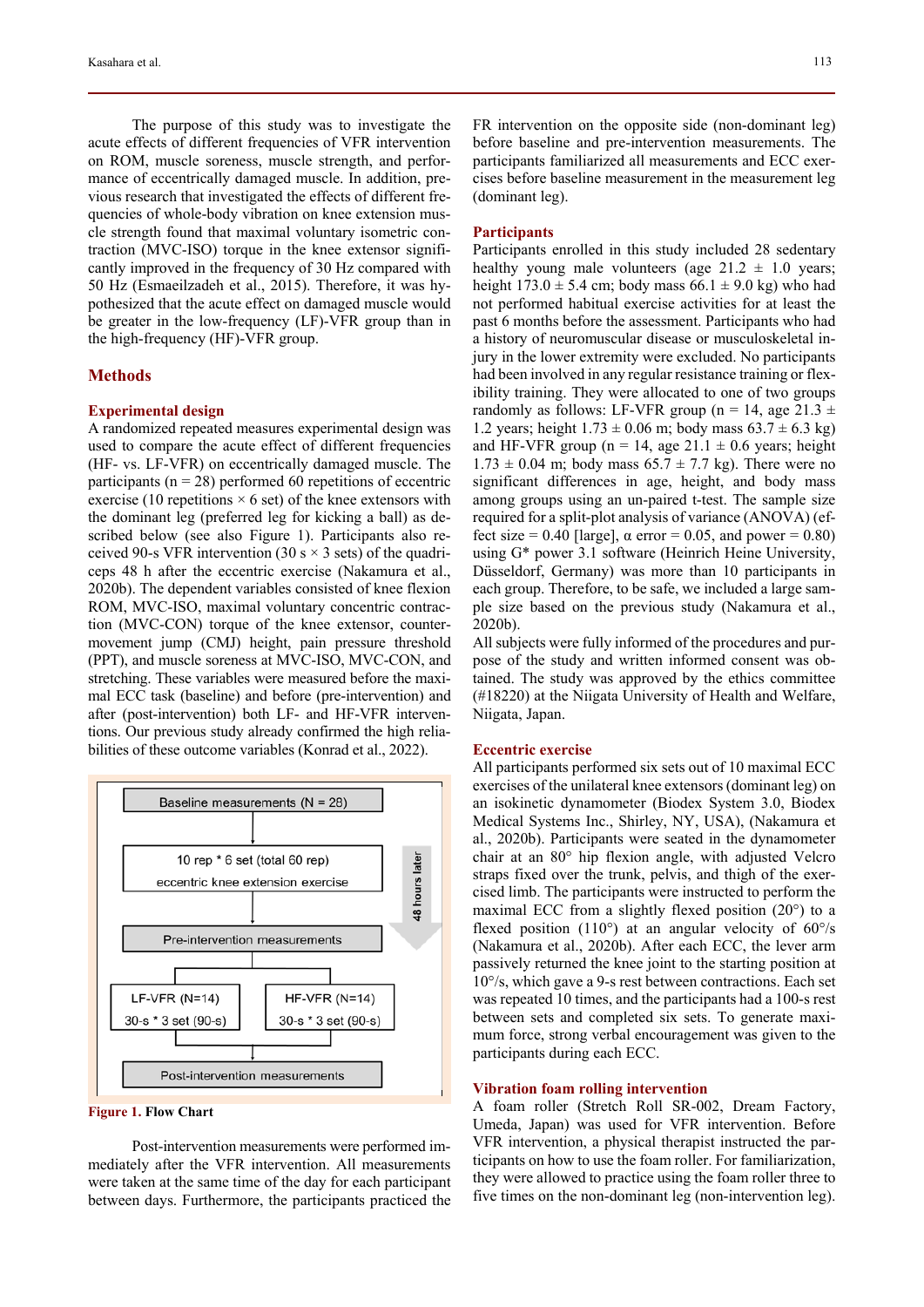The participants performed 30-s bouts of VFR intervention in both groups for three sets, with a 30-s rest between each set. This was in accordance with the recommendations of Behm et al. (2020) to maximize the increase in ROM (Behm et al., 2020). The participants were instructed to be in the plank position with the foam roller at the most proximal portion of the quadriceps of the dominant leg only. Here, this study defined one cycle of VFR intervention as one distal rolling plus one subsequent proximal rolling movement, whereas the frequency was defined as 15 cycles per 30 s (for a total of 45 cycles in three sets) measured using a metronome (Smart Metronome; Tomohiro Ihara, Japan). One cycle of VFR intervention was defined as between the top of the patella and the anterior superior iliac spine under the direct supervision of investigators. The participants were asked to place as much body mass on the roller as tolerable. VFR intervention was performed at 35 Hz in the LF-VFR group and at 67 Hz in the HF-VFR group.

### **Maximal voluntary isometric contraction and maximal voluntary concentric contraction**

MVC-ISO was measured at 70° knee angles. The participants were instructed to perform maximal contraction for 3 s at each angle two times with 60-s rest between trials, and the average value was adopted for further analysis. MVC-CON was measured at an angular velocity of 60°/s for a ROM of 70° (20 - 90° knee angles) for three continuous MVC-CONs for both directions. For further analysis, the highest value among the three trials was adopted. During all tests, verbal encouragement was provided consistently.

### **Countermovement jump**

CMJ height was calculated from flight time using the jump mat systems (Jump mat system; 4Assist, Tokyo, Japan). The participants started with the foot of the dominant leg on the mat with their hands in front of their chest. From this position, the participants were instructed to dip quickly (eccentric phase), reaching a self-selected depth to jump as high as possible in the next concentric phase. The landing phase was performed on two feet. The knee of the uninvolved leg was held at approximately 90° of flexion (Fort-Vanmeerhaeghe et al., 2016). After three familiarization repetitions, three sets of CMJ were performed and measured, and the maximal vertical jump height was used for further analysis.

### **Knee flexion range of motion**

Each participant was placed in a side-lying position on a massage bed, and the hip and knee of the non-dominant leg were flexed at 90° to prevent the movement of the pelvis during ROM measurements (Nakamura et al., 2020b). The investigator brought the dominant leg to full knee flexion with the hip joint in a neutral position. A goniometer was used to measure the knee flexion ROM twice, and the average value was used for further analysis (Figure 2).

#### **Muscle soreness**

Using a visual analog scale that had a 100-mm continuous line with "not sore at all" on one side (0 mm) and "very, very sore'' on the other side (100 mm), the magnitude of knee extensor muscle soreness was assessed by muscle contraction, stretching, and palpation (Chen et al., 2010; Nakamura et al., 2020b). Muscle soreness at contraction was assessed during both MVC-ISO and MVC-CON. For muscle soreness during palpation, the participants laid supine on a massage bed, and the investigator palpated the proximal, middle, and distal points of the vastus medialis, vastus lateralis, and rectus femoris (Mavropalias et al., 2020; Nakamura et al., 2020b). The average value of the knee extensor palpation points was used for further analysis. Muscle soreness during ROM measurement was measured twice to determine soreness during stretching, and the average value was used for further analysis.



 **Figure 2. Knee flexion rand of motion measurement** 

#### **Pain pressure threshold**

PPT measurements were carried out using an algometer (NEUTONE TAM-22 (BT10); TRY ALL, Chiba, Japan) in the supine position. The measurement position was set at the midway of the distance between the anterior superior iliac spine and the upper end of the patella of the dominant side. With continuously increasing pressure, the metal rod of the algometer was used to compress the soft tissue in the measurement area. The participants were instructed to immediately press a trigger when the pain, rather than just pressure, was experienced. The value read from the device at this time point (kilograms per square centimeter) corresponded to the PPT. Based on previous studies (Kim and Lee, 2018; Naderi et al., 2020), the mean value (kilograms per square centimeter) of three repeated measurements were taken with a 30-s interval for data analysis.

### **Statistical analysis**

SPSS (version 24.0; SPSS Japan Inc., Tokyo, Japan) was used for statistical analysis. The distribution of the data was assessed using the Shapiro-Wilk test, and it was confirmed that the data followed a normal distribution. Among groups, differences in characteristics were assessed using an unpaired t-test. For all variables, a split-plot ANOVA using two factors (time [baseline vs. pre-intervention vs. post-intervention] and group [LF-VFR vs. HF-VFR groups]) was used to determine the interaction and main effects. Classification of effect size (ES) was set where  $np^2$  $< 0.01$  was considered small,  $0.02 - 0.1$  was considered medium, and over 0.1 was considered to be a large effect size based on previous studies (Akiyama et al., 2016; Cohen, 1988). The Bonferroni post hoc test was used to determine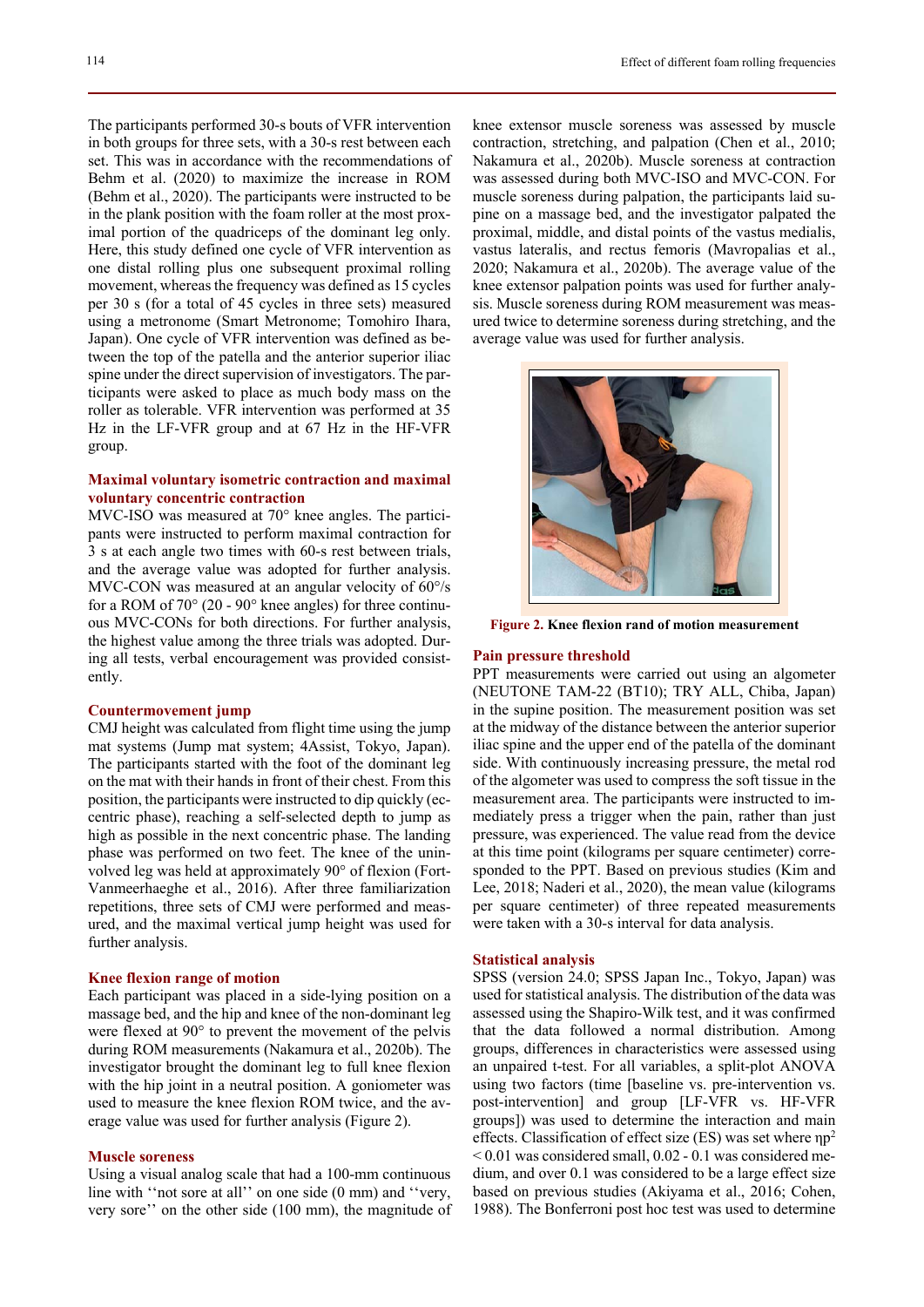the differences between measurements taken at baseline, pre-intervention, and post-intervention. Also, we calculated the effect size (ES) as differences in the mean value divided by the pooled standard deviation (SD) between pre- and post-intervention in each group, an ES of 0.00 - 0.19 was considered as trivial, 0.20 - 0.49 as small, 0.50 - 0.79 as moderate, and  $\geq$ 0.80 as large (Cohen, 1988; Nakamura et al., 2020a). Differences were considered statistically significant at an alpha of  $P \leq 0.05$ . Descriptive data are shown as mean  $\pm$  SD.

### **Results**

No significant differences were found in all variables between the LF- and HF-VFR groups.

**Changes in knee flexion range of motion, maximal voluntary isometric contraction, maximal voluntary concentric contraction, and countermovement jump height**  Table 1 shows the changes in knee flexion ROM, MVC-ISO, MVC-CON, and CMJ height. The split-plot ANOVA indicated a significant interaction for the knee flexion ROM ( $P < 0.01$ ,  $F = 32.0$ ,  $\eta_p^2 = 0.552$ ). The post hoc test showed that the pre-intervention knee flexion ROM values had decreased significantly compared with the baseline value. In contrast, the post-intervention knee flexion ROM value had increased significantly compared with pre-intervention values in both groups (LF-VFR: %change =  $6.1 \pm$ 4.4%, d = 0.68, HF-VFR: %change =  $16.6 \pm 5.5$ %, d = 1.88). Also, although there was no significant difference in baseline value between LF- and HF-VFR  $(P = 0.41)$ , the knee flexion ROM values in the LF-VFR group at pre-and post-intervention were significantly  $(P < 0.01)$  lower than in the HF-VFR group.

In addition, there were no significant interaction effects for MVC-ISO, MVC-CON, and CMJ height, but there were significant main effects for the time factor. In both groups, MVC-ISO and MVC-CON values in pre-and post-intervention were significantly lower than were baseline values, but CMJ height had significantly improved in post-intervention rather than in pre-intervention (LF-VFR: %change =  $10.9 \pm 14.4$ %, d = 0.35, HF-VFR: %change =  $13.8 \pm 11.0$ %, d = 0.31). However, the CMJ height in LF-VFR was significantly lower in post-intervention than at baseline.

### **Changes in pain pressure threshold and muscle soreness at maximal voluntary isometric contraction, maximal voluntary concentric contraction, stretching, and palpation**

Table 2 shows the changes in PPT and muscle soreness at MVC-ISO, MVC-CON, stretching, and palpation. There were no significant interaction effects, but there were significant main effects for all variables. In both groups, PPT values in pre-intervention decreased significantly compared with baseline values. But the values significantly improved after VFR intervention to the same extent as the baseline values (LF-VFR: change =  $1.1 \pm 0.9$ kg, d = 0.93, HF-VFR: change =  $1.1 \pm 0.9$ kg, d = 1.34).

For muscle soreness at MVC-ISO, MVC-CON, stretching, and palpation, the pre-and post-intervention values were significantly higher than baseline values except for muscle soreness at stretching in the HF-VFR group. All variables improved significantly after both LFand HF-VFR interventions (muscle soreness at MVC-ISO: LF-VFR: change =  $-18.1 \pm 12.6$ mm, d =  $-0.95$ , HF-VFR: change =  $-15.0 \pm 11.1$  mm,  $d = -0.66$ , muscle soreness at MVC-CON: LF-VFR: change =  $-16.4 \pm 11.9$ mm, d =  $-0.86$ , HF-VFR: change  $= -10.0 \pm 9.6$ mm, d  $= -0.56$ , muscle soreness at stretching: LF-VFR: change  $= -13.6 \pm 8.0$ mm, d $=$ 0.60, HF-VFR: change =  $-12.9 \pm 9.2$ mm, d =  $-0.59$ , muscle soreness at palpation: LF-VFR: change =- $15.2 \pm 10.4$ mm,  $d = -1.27$ , HF-VFR: change =  $-21.0 \pm 12.8$ mm,  $d = -1.41$ ).

### **Discussion**

In this study, the acute effect of different VFR frequencies, i.e., LF- vs. HF-VFR, on eccentrically damaged muscle was investigated. The results found that both 90-s LF- and HF-VFR improved the knee flexion ROM, CMJ height, and muscle soreness, but there were no significant improvements in MVC-ISO and MVC-CON. Moreover, the improvement effect of VFR intervention on the damaged muscles was comparable with those of LF- and HF-VFR. Although Romero-Moraleda et al. (2019) investigated the acute effect of VFR on the damaged muscle, to our knowledge, this is the first study comparing the acute effects of VFR using different frequencies (35 vs. 67 Hz).

**Table 1. Changes (mean ± SD) in knee flexion range of motion (ROM), maximal voluntary isometric contraction torque of knee extensor at 70° (MVC-ISO), maximal voluntary concentric contraction torque (MVC-CON) at 60°/s, counter movement jump (CMJ) height before maximal eccentric contraction task (baseline), pre- and post-vibration foam rolling (VFR) intervention at both low-frequency (LF)- and high-frequency (HF)** intervention. The two-way ANOVA results (T: time effect, G x T: group x time interaction effect; F-value) and partial η<sup>2</sup> (η<sub>p</sub><sup>2</sup>) are shown **in right column.** 

|                                | LF-VFR Group $(N = 14)$ |                                                                                                               |                       | HF-VFR Group $(N = 14)$ |                      |                                | <b>ANOVA</b> results                                                                                    |
|--------------------------------|-------------------------|---------------------------------------------------------------------------------------------------------------|-----------------------|-------------------------|----------------------|--------------------------------|---------------------------------------------------------------------------------------------------------|
|                                | <b>Baseline</b>         | Pre-<br><i>intervention</i>                                                                                   | Post-<br>intervention | <b>Baseline</b>         | Pre-<br>intervention | Post-<br>intervention          | P value, F value, $\eta_p^2$                                                                            |
| <b>Knee flexion</b><br>ROM (°) |                         | $139.6 \pm 6.0$ $126.5 \pm 12.7$ *† $133.7 \pm 8.6$ #† $135.9 \pm 6.1$                                        |                       |                         | $94.6 \pm 9.9^*$     | $109.8 \pm 6.3$ <sup>*</sup> # | T: $p < 0.01$ , $F = 113.3$ , $\eta_p^2 = 0.813$<br>G x T: $p < 0.01$ , $F = 32.0$ , $\eta_p^2 = 0.552$ |
| <b>MVC-ISO</b><br>(Nm)         |                         | $209.4 \pm 33.7$ $121.2 \pm 34.6^*$ $135.5 \pm 41.2^*$ $217.3 \pm 26.1$ $147.2 \pm 56.0^*$ $153.0 \pm 54.5^*$ |                       |                         |                      |                                | T: $p < 0.01$ , $F = 42.8$ , $\eta_p^2 = 0.622$<br>G x T: $p = 0.45$ , $F = 0.62$ , $\eta_p^2 = 0.018$  |
| <b>MVC-CON</b><br>(Nm)         |                         | $164.6 \pm 23.8$ $103.6 \pm 38.4^*$ $107.9 \pm 38.1^*$ $171.9 \pm 17.2$ $111.1 \pm 42.8^*$ $121.8 \pm 40.5^*$ |                       |                         |                      |                                | T: $p < 0.01$ , $F = 36.3$ , $\eta_p^2 = 0.583$<br>G x T: $p = 0.89$ , $F = 0.12$ , $\eta_p^2 = 0.004$  |
| <b>CMJ</b> height<br>(cm)      | $19.7 \pm 3.3$          | $14.3 \pm 3.8^*$                                                                                              | $15.7 \pm 3.9^* \#$   | $21.4 \pm 4.5$          | $15.8 \pm 6.3*$      | $17.9 \pm 6.8$ #               | T: $p < 0.01$ , $F = 34.3$ , $\eta_p^2 = 0.569$<br>G x T: $p = 0.88$ , $F = 0.13$ , $\eta_p^2 = 0.005$  |

\*: A significantly (p < 0.05) different from the baseline value; #: A significantly (p < 0.05) different from the pre-intervention value;  $\dagger$ : A significantly (p < 0.05) different from HF-VFR group.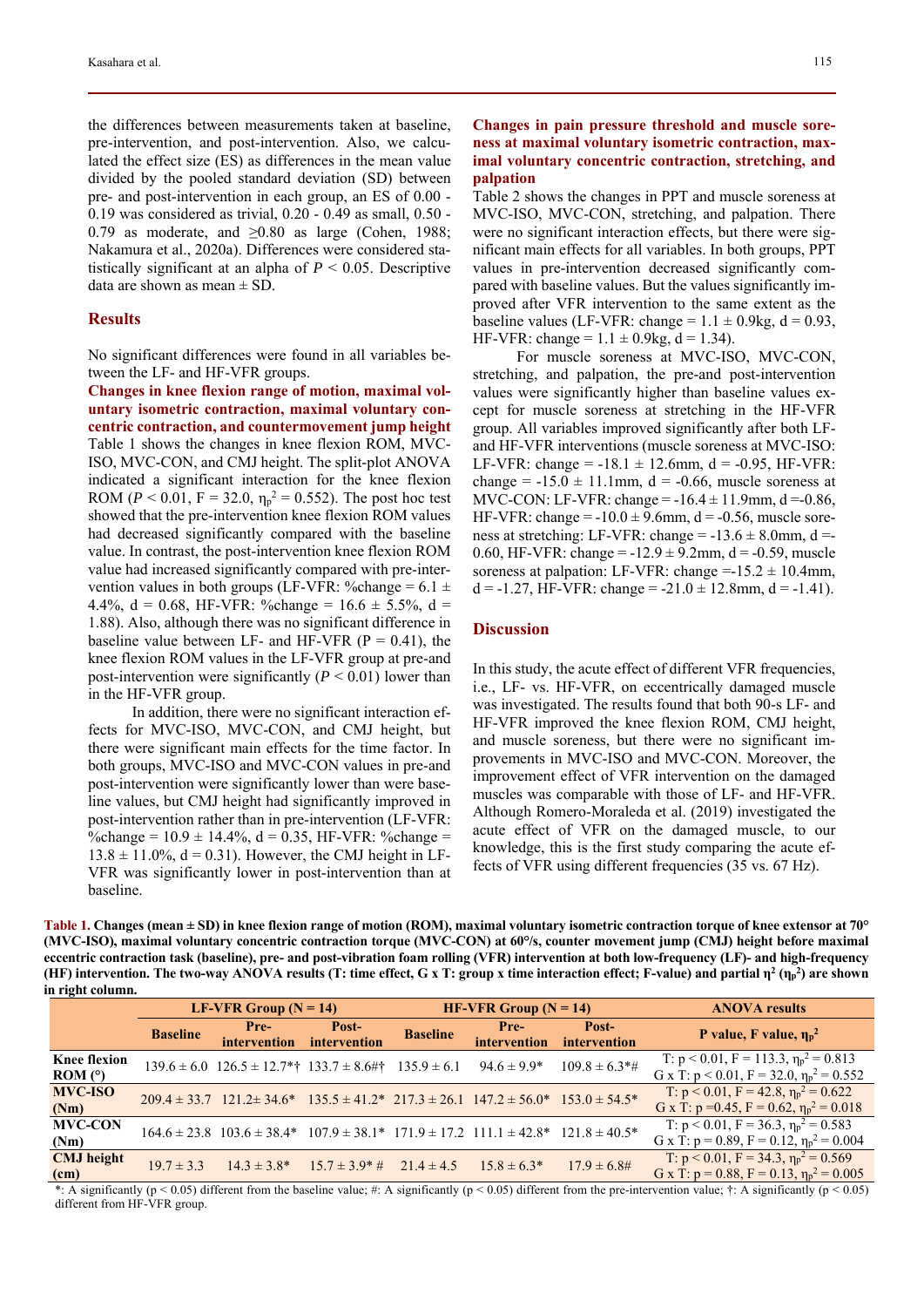**Table 2. Changes (mean ± SD) in pain pressure threshold (PPT), muscle soreness at maximal voluntary isometric contraction (MVC-ISO), maximal voluntary concentric contraction (MVC-CON), stretching, and palpation before maximal eccentric contraction task (baseline), pre- and post-vibration foam rolling (VFR) intervention at both low-frequency (LF)- and high-frequency (HF) intervention. The two-way ANOVA results (T: time effect, G x T: group x time interaction effect; F-value) and partial**  $\eta^2(\eta_p^2)$  **are shown in right column.** 

|                        |                       |                      |                                                                                                               |                       |                      | .                            |                                                                                                        |  |  |  |  |
|------------------------|-----------------------|----------------------|---------------------------------------------------------------------------------------------------------------|-----------------------|----------------------|------------------------------|--------------------------------------------------------------------------------------------------------|--|--|--|--|
|                        | LF-VFR Group $(N=14)$ |                      |                                                                                                               | $HF-VER Group (N=14)$ |                      |                              | <b>ANOVA</b> results                                                                                   |  |  |  |  |
|                        | <b>Baseline</b>       | Pre-<br>intervention | Post-<br>intervention                                                                                         | <b>Baseline</b>       | Pre-<br>intervention | Post-<br>intervention        | P value, F value, $\eta_p^2$                                                                           |  |  |  |  |
| PPT $(kg)$             | $2.7 \pm 1.0$         | $2.1 \pm 1.0^*$      | $3.2 \pm 1.2$ #                                                                                               | $2.7 \pm 1.6$         | $1.4 \pm 0.7*$       | $2.4 \pm 0.9$ #              | T: $p < 0.01$ , $F = 17.5$ , $\eta_p^2 = 0.403$<br>G x T: $p = 0.10$ , $F = 2.38$ , $\eta_p^2 = 0.084$ |  |  |  |  |
| <b>Muscle Soreness</b> |                       |                      |                                                                                                               |                       |                      |                              |                                                                                                        |  |  |  |  |
| at MVC-ISO<br>(mm)     |                       |                      | $2.3 \pm 4.8$ $37.0 \pm 22.3^*$ $18.9 \pm 15.6^*$ $\#$ $4.0 \pm 6.0$ $35.9 \pm 25.1^*$ $20.9 \pm 20.5^*$ $\#$ |                       |                      |                              | T: $p < 0.01$ , $F = 47.2$ , $\eta_p^2 = 0.645$<br>G x T: $p = 0.89$ , $F = 0.12$ , $\eta_p^2 = 0.005$ |  |  |  |  |
| at MVC-CON<br>(mm)     |                       |                      | $6.0 \pm 9.4$ $39.5 \pm 22.5^*$ $23.1 \pm 15.7^*$ $\#$ $3.2 \pm 5.7$ $28.3 \pm 18.8^*$ $18.3 \pm 16.9^*$ $\#$ |                       |                      |                              | T: $p < 0.01$ , $F = 37.5$ , $\eta_p^2 = 0.59$<br>G x T: $p = 0.44$ , $F = 0.84$ , $\eta_p^2 = 0.031$  |  |  |  |  |
| at stretching<br>(mm)  |                       |                      | $12.4 \pm 22.9$ 47.1 $\pm 23.4^*$ 33.6 $\pm 21.9^{*}$ 5.3 $\pm 7.4$                                           |                       | $32.1 \pm 23.0^*$    | $19.2 \pm 20.6^{\#}$         | T: $p < 0.01$ , $F = 45.1$ , $\eta_p^2 = 0.634$<br>G x T: $p = 0.41$ , $F = 0.90$ , $\eta_p^2 = 0.033$ |  |  |  |  |
| at palpation<br>(mm)   |                       |                      | $10.9 \pm 11.3$ $40.4 \pm 16.2^*$ $25.2 \pm 7.7^*$                                                            | $9.8 \pm 9.2$         | $45.4 \pm 18.7^*$    | $24.4 \pm 11.1$ <sup>*</sup> | T: $p < 0.01$ , $F = 70.1$ , $\eta_p^2 = 0.73$<br>G x T: $p = 0.46$ , $F = 0.78$ , $\eta_p^2 = 0.029$  |  |  |  |  |

\*: A significantly ( $p < 0.05$ ) different from the baseline value; #: A significantly ( $p < 0.05$ ) different from the pre-intervention value.

Study results showed that both LF- and HF-VFR interventions could decrease muscle soreness at MVC-ISO, MVC-CON, stretching, and palpation, as well as increase the PPT similarly. These results expand on Romero-Moraleda et al. 2019 study, which investigated the acute effect of VFR at 18 Hz on the damaged muscle. Interestingly, there could be a dose–response relationship between FR duration and FR intervention effect (Hughes and Ramer, 2019; Nakamura et al., 2021b). A systematic review (Hughes and Ramer, 2019) concluded that a minimum of 90-s FR intervention duration could decrease pain sensation, prevent DOMS-induced myalgia, and increase PPT. Also, a study by Aminian-Far et al. (2011) revealed that a vibration intervention could improve DOMSinduced pain (Aminian-Far et al., 2011). Although the mechanism for the effect of VFR on analgesia remains unclear in this study, previous studies (Aboodarda et al., 2015; Behm and Wilke, 2019; Cavanaugh et al., 2017) suggest that the proposed global pain modulatory response might be related to the gate control theory of pain, diffuse noxious inhibitory control, or parasympathetic nervous system alterations. In addition, VFR could induce selectively activating through pressure and vibration and the large rapid contraction for muscle, improving the pain sensation (Romero-Moraleda et al., 2019). This study shows that VFR intervention could improve pain sensation significantly; however, no significant differences were found between LF- and HF-VFR on muscle soreness.

Study results indicate that both LF- and HF-VFR interventions increase knee flexion, and the changes in knee flexion ROM after HF-VFR could be larger than those after LF-VFR ( $\Delta = 15.0 \pm 4.0$  vs.  $7.0 \pm 4.7$ , respectively,  $p < 0.01$ ). In addition, muscle soreness when stretching post-intervention was significantly higher than the baseline value in the LF-VFR group. Equally, no significant differences were found between baseline and post-intervention values in the HF-VFR group. This might suggest that LF-VFR has a positive impact on muscle soreness. Behm and Wilke (2019) suggest that VFR is more effective than FR in increasing ROM because mechanoreceptors, such as Pacinian and Ruffini corpuscles, are more responsive at high frequencies (Behm and Wilke, 2019). The stimulation for mechanoreceptors via HF-VFR could contribute to the larger increase in knee flexion ROM compared with those via LF-VFR. However, these results show that pre-intervention values are smaller in the HF-VFR group than those in the LF-VFR group. Thus, further study is needed to determine whether HF-VFR effectively reduces ROM caused by DOMS in comparison with LF-VFR.

Research by Graven-Nielsen et al. (2002), suggests that the voluntary contractile capacity of the muscle is reduced by muscle pain (Graven-Nielsen et al., 2002). Since muscle soreness at both MVC-ISO and MVC-CON decreased after both LF- and HF-VFR interventions, it is possible that VFR intervention might improve MVC-ISO and MVC-CON torques of the damaged muscle. However, surprisingly, no significant changes were found in MVC-ISO or MVC-CON after both LF- and HF-VFR interventions. However, previous research that investigated the acute effect of FR without vibration on the eccentrically damaged muscle showed that FR without vibration could improve MVC-ISO and MVC-CON torques (Nakamura et al., 2020b). The discrepancy between the results of this study and the previous study could be related to vibration-induced muscle fatigue. Previous studies have suggested that vibration stimulation could cause postactivation performance enhancement by neural potentiation and induce muscle fatigue (Lamont et al., 2010; Tsai and Chen, 2021). Therefore, although both LF- and HF-VFR may have improved MVC-ISO and MVC-CON torques, they may have been offset by muscle fatigue, resulting in no significant changes in muscle strength. However, both LF- and HF-VFR interventions increased CMJ height significantly. This discrepancy might be because knee extension MVC-ISO and MVC-CON torques were measured using singlejoint motion, whereas CMJ height was measured using multi-joint motion. However, the details of the effects of VFR intervention on muscle strength and CMJ height are unclear and need further investigation.

Germann et al. (2018) suggest that a frequency of 30 - 50 Hz is the same frequency as the discharge rate of the motor unit during maximal effort, and this frequency has been identified as appropriate for promoting therapeu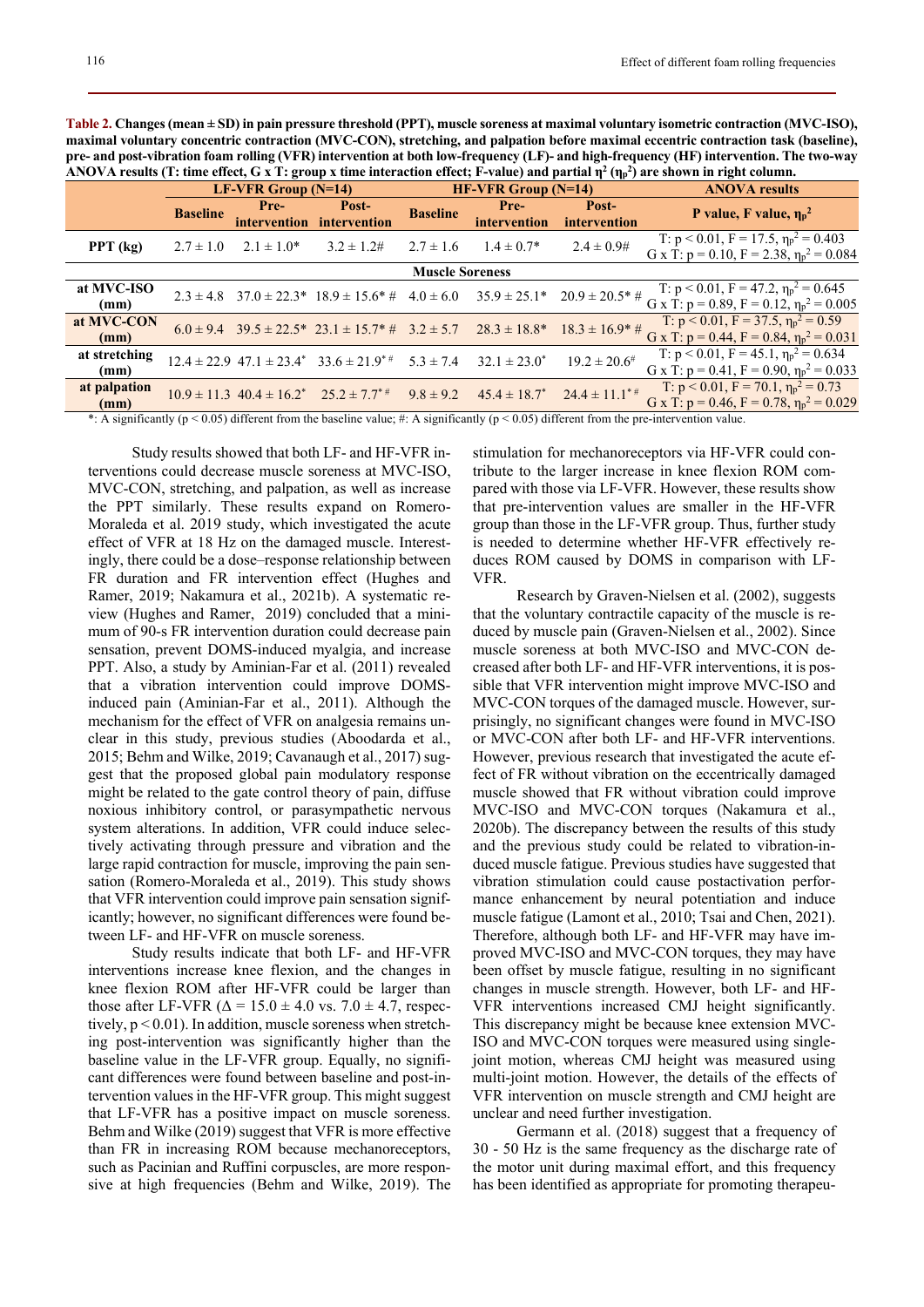tic adaptations (Germann et al., 2018). However, in contrast to the hypothesis, no significant difference was found in the change of almost all variables between LF- and HF-VFR in this study. The frequencies used in this study were 35 Hz (LF-VFR) and 67 Hz (HF-VFR), and because of their proximity to this frequency band (30-50Hz), there were no significant differences in the effect of intervention in VFR using both frequencies. Therefore, future studies should investigate the acute effect of VFR at higher frequencies.

Previous research investigated the effects of static stretching and FR without vibration (Matsuo et al., 2015; Nakamura et al., 2020b), while this study investigated the effect of VFR intervention on eccentrically damaged muscles. These intervention methods showed improvement in ROM and muscle soreness. Interestingly, static stretching and VFR intervention did not improve muscle strength, while FR intervention improved muscle strength. In addition, VFR intervention improved CMJ height, which is a more dynamic index of performance than muscle strength measurement. These results suggest that both FR and VFR interventions for damaged muscles may be useful intervention methods in sports and rehabilitation because they not only improve ROM and muscle soreness but also lead to improved performance. In addition, previous studies have found that muscle stiffness increased after repeated ECCs (Ema et al., 2021; Lacourpaille et al., 2017). Research has also shown that FR intervention did not change in muscle stiffness but VFR did decrease muscle stiffness (Nakamura et al., 2021a; 2021b; 2021c; 2021d). Therefore, if the goal is to decrease the muscle stiffness of damaged muscle, research suggests that VFR may be a practical approach.

There were some limitations in this study. First, we investigated exclusively the effect of LF- and HF-VFR on damaged muscle with rolling. A previous study showed that static compression using VFR has the same effect as VFR with rolling (Nakamura et al., 2021c). Thus, future studies are needed to investigate the effects of static compression using VFR on the damaged muscle. Second, the participants in this study did not perform any regular resistance training. Thus, future studies should investigate the effects of VFR on damaged muscle in resistancetrained participants.

### **Conclusion**

The effect of 90-s LF- and HF-VFR intervention on eccentrically damaged muscle was investigated. Results showed that both LF- and HF-VFR interventions could improve knee flexion ROM, muscle soreness, and CMJ height similarly. Therefore, it is concluded that VFR is an effective recovery tool for eccentrically damaged muscles in sports and rehabilitation settings regardless of the frequency difference.

#### **Acknowledgements**

This study was not funded by the funder listed in Open Funder Registry. We conducted this study together with Dream Factory Co., Ltd. However, the industry funder had no role in the study design, data collection, and data analysis or in the preparation of this manuscript. Also, this work was supported by JSPS KAKENHI with grant number 19K19890 (Masatoshi Nakamura), and the Austrian Science Fund (FWF) Project J 4484 (Andreas Konrad). The experiments comply with the current laws of the country in

which they were performed. The authors have no conflict of interest to declare. The datasets generated during and/or analyzed during the current study are not publicly available, but are available from the corresponding author who was an organizer of the study.

#### **References**

- Aboodarda, S.J., Spence, A.J. and Button, D.C. (2015) Pain pressure threshold of a muscle tender spot increases following local and non-local rolling massage. *BMC Musculoskeletal Disorders* **16,** 265. https://doi.org/10.1186/s12891-015-0729-5
- Akiyama, K., Akagi, R., Hirayama, K., Hirose, N., Takahashi, H. and Fukubayshi, T. (2016) Shear Modulus of the Lower Leg Muscles in Patients with Medial Tibial Stress Syndrome. *Ultrasound in Medicine & Biology* **42,** 1779-1783.
	- https://doi.org/10.1016/j.ultrasmedbio.2016.03.010
- Aminian-Far, A., Hadian, M.R., Olyaei, G., Talebian, S. and Bakhtiary, A.H. (2011) Whole-body vibration and the prevention and treatment of delayed-onset muscle soreness. *Journal of Athletic Training* **46,** 43-49. https://doi.org/10.4085/1062-6050-46.1.43
- Behm, D.G., Alizadeh, S., Hadjizadeh Anvar, S., Mahmoud, M.M.I., Ramsay, E., Hanlon, C. and Cheatham, S. (2020) Foam Rolling Prescription: A Clinical Commentary. *The Journal of Strength & Conditioning Research* **34.** https://doi.org/10.1519/JSC.0000000000003765
- Behm, D.G. and Wilke, J. (2019) Do Self-Myofascial Release Devices Release Myofascia? Rolling Mechanisms: A Narrative Review. *Sports Medicine* **49,** 1173-1181. https://doi.org/10.1007/s40279- 019-01149-y
- Cavanaugh, M.T., Döweling, A., Young, J.D., Quigley, P.J., Hodgson, D.D., Whitten, J.H., Reid, J.C., Aboodarda, S.J. and Behm, D.G. (2017) An acute session of roller massage prolongs voluntary torque development and diminishes evoked pain. *European Journal of Applied Physiology* **117,** 109-117. https://doi.org/10.1007/s00421-016-3503-y
- Cheatham, S.W., Stull, K.R. and Kolber, M.J. (2019) Comparison of a Vibration Roller and a Nonvibration Roller Intervention on Knee Range of Motion and Pressure Pain Threshold: A Randomized Controlled Trial. *Journal of Sport Rehabilitation* **28**, 39-45. https://doi.org/10.1123/jsr.2017-0164
- Chen, T.C., Chen, H.L., Lin, M.J., Wu, C.J. and Nosaka, K. (2010) Potent protective effect conferred by four bouts of low-intensity eccentric exercise. *Medicine & Science in Sports & Exercise* **42,** 1004-1012. https://doi.org/10.1249/MSS.0b013e3181c0a818
- Cohen, J. (1988). Statistical power analysis for the behavioral sciences., Hillsdale, Routledge.
- Ema, R., Nosaka, K., Kawashima, R., Kanda, A., Ikeda, K. and Akagi, R. (2021) Muscle length influence on rectus femoris damage and protective effect in knee extensor eccentric exercise. *Scandinavian Journal of Medicine & Science in Sports* **31,** 597- 609. https://doi.org/10.1111/sms.13890
- Esmaeilzadeh, S., Akpinar, M., Polat, S., Yildiz, A. and Oral, A. (2015) The effects of two different frequencies of whole-body vibration on knee extensors strength in healthy young volunteers: a randomized trial. *Journal of Musculoskeletal and Neuronal Interactions* **15,** 333-340. https://doi.org/10.1016/j.joca.2015.02.725
- Fort-Vanmeerhaeghe, A., Gual, G., Romero-Rodriguez, D. and Unnitha, V. (2016) Lower Limb Neuromuscular Asymmetry in Volleyball and Basketball Players. *Journal of Human Kinetics* **50,** 135-143. https://doi.org/10.1515/hukin-2015-0150
- Germann, D., El Bouse, A., Shnier, J., Abdelkader, N. and Kazemi, M. (2018) Effects of local vibration therapy on various performance parameters: a narrative literature review. *The Journal of the Canadian Chiropractic Association* **62,** 170-181.
- Graven-Nielsen, T., Lund, H., Arendt-Nielsen, L., Danneskiold-Samsøe, B. and Bliddal, H. (2002) Inhibition of maximal voluntary contraction force by experimental muscle pain: a centrally mediated mechanism. *Muscle & Nerve* **26,** 708-712. https://doi.org/10.1002/mus.10225
- Heiss, R., Lutter, C., Freiwald, J., Hoppe, M.W., Grim, C., Poettgen, K., Forst, R., Bloch, W., Hüttel, M. and Hotfiel, T. (2019) Advances in Delayed-Onset Muscle Soreness (DOMS) - Part II: Treatment and Prevention. *Sportverletzung Sportschaden* **33,** 21-29. https://doi.org/10.1055/a-0810-3516
- Herbert, R.D., de Noronha, M. and Kamper, S.J. (2011) Stretching to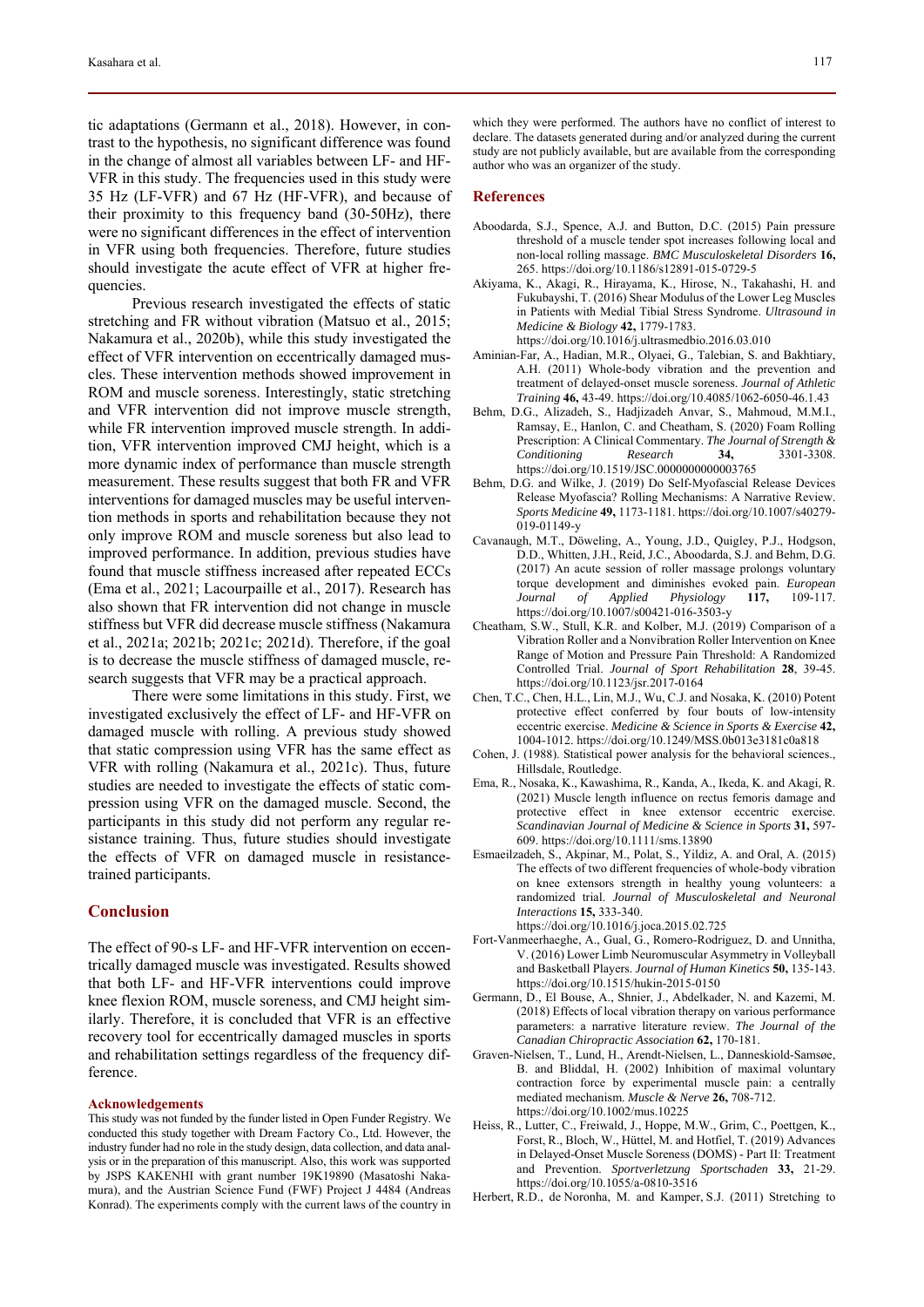prevent or reduce muscle soreness after exercise. *Cochrane Database of Systematic Reviews* Cd004577.

https://doi.org/10.1002/14651858.CD004577.pub3

- Hughes, G.A. and Ramer, L.M. (2019) Duration of myofascial rolling for optimal recovery, range of motion, and performance: a systematic review of the literature. *International Journal of Sports Physical Therapy* **14,** 845-859. https://doi.org/10.26603/ijspt20190845
- Katsura, Y., Takeda, N., Hara, T., Takahashi, S. and Nosaka, K. (2019) Comparison between eccentric and concentric resistance exercise training without equipment for changes in muscle strength and functional fitness of older adults. *European Journal of Applied Physiology* **119,** 1581-1590. https://doi.org/10.1007/s00421-019-04147-0
- Kim, S.J. and Lee, J.H. (2018) Effects of sternocleidomastoid muscle and suboccipital muscle soft tissue release on muscle hardness and pressure pain of the sternocleidomastoid muscle and upper trapezius muscle in smartphone users with latent trigger points. *Medicine (Baltimore)* **97,** e12133. https://doi.org/10.1097/MD.0000000000012133
- Konrad, A., Kasahara, K., Yoshida, R., Yahata, K., Sato, S., Murakami, Y., Aizawa, K. and Nakamura, M. (2022) Relationship between Eccentric-Exercise-Induced Loss in Muscle Function to Muscle Soreness and Tissue Hardness. *Healthcare* **10,** 96. https://doi.org/10.3390/healthcare10010096
- Lacourpaille, L., Nordez, A., Hug, F., Doguet, V., Andrade, R. and Guilhem, G. (2017) Early detection of exercise-induced muscle damage using elastography. *European Journal of Applied Physiology* **117,** 2047-2056. https://doi.org/10.1007/s00421- 017-3695-9
- Lamont, H.S., Cramer, J.T., Bemben, D.A., Shehab, R.L., Anderson, M.A. and Bemben, M.G. (2010) The acute effect of whole-body low-frequency vibration on countermovement vertical jump performance in college-aged men. *The Journal of Strength & Conditioning Research* **24,** 3433-3442. https://doi.org/10.1519/JSC.0b013e3181c1ff7e
- Macdonald, G.Z., Button, D.C., Drinkwater, E.J. and Behm, D.G. (2014) Foam rolling as a recovery tool after an intense bout of physical activity. *Medicine & Science in Sports & Exercise* **46,** 131-142. https://doi.org/10.1249/MSS.0b013e3182a123db
- Matsuo, S., Suzuki, S., Iwata, M., Hatano, G. and Nosaka, K. (2015) Changes in force and stiffness after static stretching of eccentrically-damaged hamstrings. *European Journal of Applied Physiology* **115,** 981-991. https://doi.org/10.1007/s00421-014- 3079-3
- Mavropalias, G., Koeda, T., Barley, O.R., Poon, W.C.K., Fisher, A.J., Blazevich, A.J. and Nosaka, K. (2020) Comparison between high- and low-intensity eccentric cycling of equal mechanical work for muscle damage and the repeated bout effect. *European Journal of Applied Physiology* 120, https://doi.org/10.1007/s00421-020-04341-5
- Naderi, A., Rezvani, M.H. and Degens, H. (2020) Foam Rolling and Muscle and Joint Proprioception After Exercise-Induced Muscle Damage. *Journal of Athletic Training* **55,** 58-64. https://doi.org/10.4085/1062-6050-459-18
- Nakamura, M., Konrad, A., Kiyono, R., Sato, S., Yahata, K., Yoshida, R., Yasaka, K., Murakami, Y., Sanuki, F. and Wilke, J. (2021a) Local and Non-local Effects of Foam Rolling on Passive Soft Tissue Properties and Spinal Excitability. *Frontiers in Physiology* **12,** 702042. https://doi.org/10.3389/fphys.2021.702042
- Nakamura, M., Onuma, R., Kiyono, R., Yasaka, K., Sato, S., Yahata, K., Fukaya, T. and Konrad, A. (2021b) The Acute and Prolonged Effects of Different Durations of Foam Rolling on Range of Motion, Muscle Stiffness, and Muscle Strength. *Journal of Sports Science and Medicine* **20,** 62-68. https://doi.org/10.52082/jssm.2021.62
- Nakamura, M., Sato, S., Kiyono, R., Yoshida, R., Murakami, Y., Yasaka, K., Yahata, K. and Konrad, A. (2021c) Acute Effect of Vibration Roller With and Without Rolling on Various Parts of the Plantar Flexor Muscle. *Frontiers in Physiology* **12,** 716668. https://doi.org/10.3389/fphys.2021.716668
- Nakamura, M., Sato, S., Kiyono, R., Yoshida, R., Yasaka, K., Yahata, K. and Konrad, A. (2021d) Comparison Between Foam Rolling With and Without Vibration on Passive and Active Plantar Flexor Muscle Properties. *The Journal of Strength &*

*Conditioning Research* Online ahead of print. https://doi.org/10.1519/JSC.0000000000004123

- Nakamura, M., Sato, S., Hiraizumi, K., Kiyono, R., Fukaya, T. and Nishishita, S. (2020a) Effects of static stretching programs performed at different volume-equated weekly frequencies on passive properties of muscle-tendon unit. *Journal of Biomechanics* 109670. https://doi.org/10.1016/j.jbiomech.2020.109670
- Nakamura, M., Yasaka, K., Kiyono, R., Onuma, R., Yahata, K., Sato, S. and Konrad, A. (2020b) The Acute Effect of Foam Rolling on Eccentrically-Induced Muscle Damage. *International Journal of Environmental Research and Public Health* **18**, pp75. https://doi.org/10.3390/ijerph18010075
- Nosaka, K., Aldayel, A., Jubeau, M. and Chen, T.C. (2011) Muscle damage induced by electrical stimulation. *European Journal of Applied Physiology* **111,** 2427-2437. https://doi.org/10.1007/s00421-011-2086-x
- Park, S.J., Lee, S.I., Jeong, H.J. and Kim, B.G. (2021) Effect of vibration foam rolling on the range of motion in healthy adults: a systematic review and meta-analysis. *Journal of Exercise Rehabilitation* **17,** 226-233. https://doi.org/10.12965/jer.2142322.161
- Pearcey, G.E., Bradbury-Squires, D.J., Kawamoto, J.E., Drinkwater, E.J., Behm, D.G. and Button, D.C. (2015) Foam rolling for delayedonset muscle soreness and recovery of dynamic performance measures. *Journal of Athletic Training* **50,** 5-13. https://doi.org/10.4085/1062-6050-50.1.01
- Reiner, M.M., Glashüttner, C., Bernsteiner, D., Tilp, M., Guilhem, G., Morales-Artacho, A. and Konrad, A. (2021) A comparison of foam rolling and vibration foam rolling on the quadriceps muscle function and mechanical properties. *European Journal of Applied Physiology* **121**, 1461-1471. https://doi.org/10.1007/s00421-021-04619-2
- Romero-Moraleda, B., González-García, J., Cuéllar-Rayo, Á., Balsalobre-Fernández, C., Muñoz-García, D. and Morencos, E. (2019) Effects of Vibration and Non-Vibration Foam Rolling on Recovery after Exercise with Induced Muscle Damage. *Journal of Sports Science and Medicine* **18,** 172-180.
- Sato, S., Yoshida, R., Kiyono, R., Yahata, K., Yasaka, K., Nosaka, K. and Nakamura, M. (2021) Cross-education and detraining effects of eccentric vs. concentric resistance training of the elbow flexors. *BMC Sports Science, Medicine and Rehabilitation* **13,** 105. https://doi.org/10.1186/s13102-021-00298-w
- Tsai, W.C. and Chen, Z.R. (2021) The Acute Effect of Foam Rolling and Vibration Foam Rolling on Drop Jump Performance. *International Journal of Environmental Research and Public Health* **18**, 3489. https://doi.org/10.3390/ijerph18073489
- Tseng, W.C., Nosaka, K., Tseng, K.W., Chou, T.Y. and Chen, T.C. (2020) Contralateral Effects by Unilateral Eccentric versus Concentric Resistance Training. *Medicine & Science in Sports & Exercise* **52,** 474-483. https://doi.org/10.1249/MSS.0000000000002155

### **Key points**

- We compared the acute effects of low-frequency- and high-frequency-vibration foam rolling intervention on eccentrically damaged muscle.
- Vibration foam rolling intervention with both lowand high-frequencies could improve range of motion, muscle soreness, and countermovement jump performance.
- Vibration foam rolling is an effective recovery tool for eccentrically damaged muscles in sports and rehabilitation settings, regardless of the frequency difference.